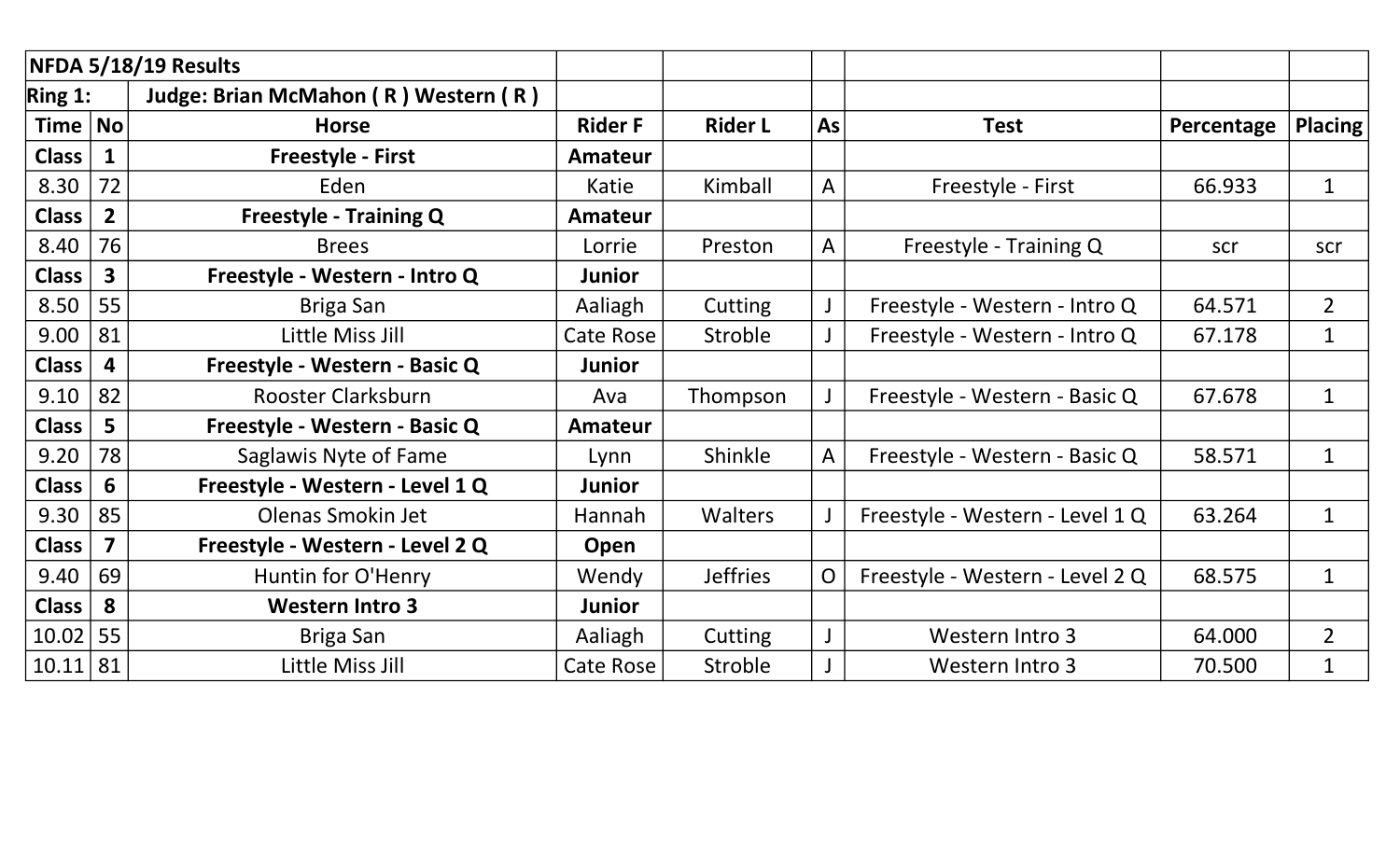| <b>Class</b>  | 9  | <b>Western Intro 3</b>       | Amateur        |              |                |                  |        |                |
|---------------|----|------------------------------|----------------|--------------|----------------|------------------|--------|----------------|
| 10.20   83    |    | Wild Night Invite            | Dawn           | Thompson     | $\mathsf{A}$   | Western Intro 3  | 67.000 | $\mathbf{1}$   |
| 10.29         | 60 | <b>Ultimatly Sensational</b> | Kristen        | Dunn         | A              | Western Intro 3  | 64.500 | $\overline{2}$ |
| <b>Class</b>  | 10 | First 1                      | Open           |              |                |                  |        |                |
| $10.38$ 75    |    | Hurry up Hoss                | Laura          | Pacek        | $\overline{O}$ | First 1          | 61.551 | $\overline{2}$ |
| $10.45$ 90    |    | Montreal                     | Anna           | Merritt      | $\overline{O}$ | First 1          | 64.651 | $\mathbf{1}$   |
| $Class \vert$ | 11 | First 3 Q                    | Open           |              |                |                  |        |                |
| $10.52$ 56    |    | Fyre FO                      | Kathy          | Daly         | $\overline{O}$ | First 3 Q        | 70.694 | $\mathbf{1}$   |
| <b>Class</b>  | 12 | Second 1                     | <b>Amateur</b> |              |                |                  |        |                |
| 10.59 61      |    | Image of Glory               | Patricia       | <b>Estes</b> | $\mathsf{A}$   | Second 1         | scr    | scr            |
| $Class \vert$ | 13 | <b>Introductory B Q</b>      | <b>Amateur</b> |              |                |                  |        |                |
| 11.06         | 51 | <b>Bend There Done That</b>  | Cindy          | Ast          | $\mathsf{A}$   | Introductory B Q | 68.437 | $\mathbf{1}$   |
| 11.13         | 73 | Paint Your Wagon             | Mego           | Lockett      | $\mathsf{A}$   | Introductory B Q | 57.500 | 6              |
| 11.20         | 64 | <b>Sheza Diversify</b>       | Hope           | Greig        | $\mathsf{A}$   | Introductory B   | 65.625 | $\overline{3}$ |
| 11.27         | 74 | <b>Black Diamond Soren</b>   | Carol          | Lynch        | $\mathsf{A}$   | Introductory B Q | 63.750 | 5              |
| 11.34 67      |    | <b>Riehle Twistn Boss</b>    | Patty          | Henderson    | $\mathsf{A}$   | Introductory B Q | 64.375 | 4              |
| 11.41         | 70 | Fable                        | Nancy          | Jones        | A              | Introductory B   | 66.520 | $\overline{2}$ |
| 11.48         | 59 | <b>True Blue Oscar</b>       | Elizabeth      | Dunn         | $\mathsf{A}$   | Introductory B   | 55.625 | $\overline{7}$ |
| 11.55         | 54 | <b>Johns Sweet Dream</b>     | Ermolene       | Cox          | $\mathsf{A}$   | Introductory B Q | 55.312 | 8              |
| $Class \vert$ | 14 | <b>Introductory B</b>        | Open           |              |                |                  |        |                |
| 1.00   65     |    | Pf Psyches Vertigo           | Amber          | Hagin        | $\overline{O}$ | Introductory B   | 68.125 | $\mathbf{1}$   |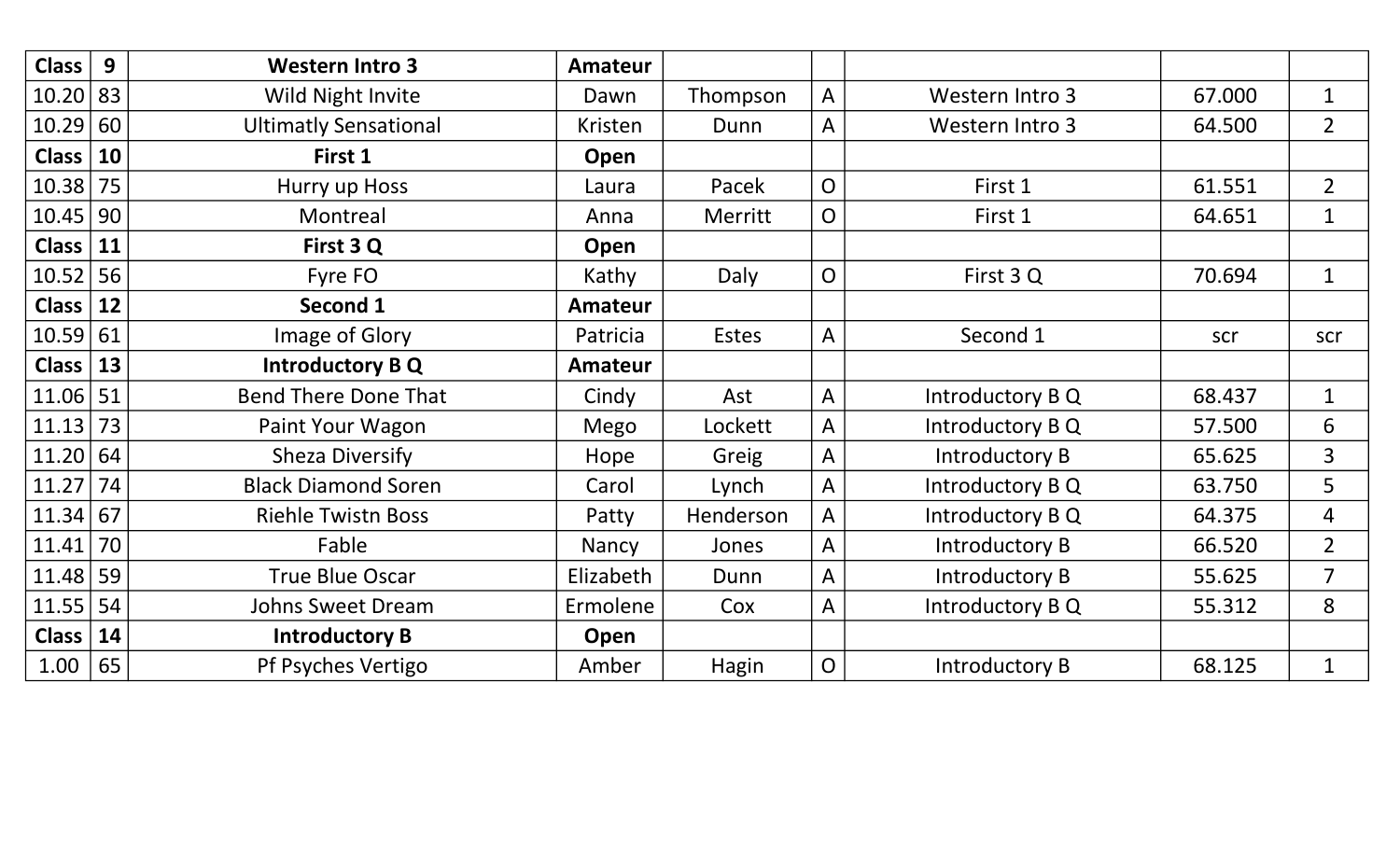| <b>Class</b> | 15 | <b>Introductory B</b>        | <b>Junior</b>  |                 |                |                        |        |              |
|--------------|----|------------------------------|----------------|-----------------|----------------|------------------------|--------|--------------|
| 1.07         | 91 | Fern                         | Ryley          | Albury          |                | Introductory B         | 57.812 | $\mathbf{1}$ |
| <b>Class</b> | 16 | <b>Western Level 1 - 3</b>   | <b>Junior</b>  |                 |                |                        |        |              |
| 1.14         | 66 | Zippin with Chocolet         | Taylor         | Hammann         |                | Western Level 1 - 3    | 68.703 | $\mathbf{1}$ |
| 1.32         | 85 | Olenas Smokin Jet            | Hannah         | <b>Walters</b>  |                | Western Level 1 - 3    | scr    | scr          |
| <b>Class</b> | 17 | <b>Western Level 1 - 3</b>   | <b>Amateur</b> |                 |                |                        |        |              |
| 1.23         | 78 | Saglawis Nyte of Fame        | <b>LYNN</b>    | <b>SHINKLE</b>  | A              | Western Level 1 - 3    | 59.814 | $\mathbf{1}$ |
| <b>Class</b> | 18 | Third 1                      | Open           |                 |                |                        |        |              |
| 1.41         | 79 | <b>DEM Alabastro</b>         | Adriana        | Smith           | $\overline{O}$ | Third 1                | 52.027 | $\mathbf{1}$ |
| <b>Class</b> | 19 | Third 3 Q                    | Amateur        |                 |                |                        |        |              |
| 1.48         | 80 | <b>Brown Bunny GSF</b>       | JoAnn          | Stewart         | $\mathsf{A}$   | Third 3 Q              | 61.125 | $\mathbf{1}$ |
| <b>Class</b> | 20 | Third 3 Q                    | Open           |                 |                |                        |        |              |
| 1.55         | 89 | <b>Battle Plan</b>           | Kirstin        | Prince          | $\overline{O}$ | Third 3 Q              | 67.000 | $\mathbf{1}$ |
| <b>Class</b> | 21 | <b>Western Level 3 - 3</b>   | Open           |                 |                |                        |        |              |
| 2.02         | 69 | Huntin for O'Henry           | Wendy          | <b>Jeffries</b> | $\overline{O}$ | Western Level 3 - 3    | 68.000 | $\mathbf{1}$ |
| <b>Class</b> | 22 | Western Level 1 - 4 Q        | <b>Junior</b>  |                 |                |                        |        |              |
| 2.11         | 66 | Zippin with Chocolet         | Taylor         | Hammann         |                | Western Level 1 - 4 Q  | 68.076 | $\mathbf{1}$ |
| 2.20         | 85 | <b>Olenas Smokin Jet</b>     | Hannah         | <b>Walters</b>  |                | Western Level 1 - 4 Q  | scr    | scr          |
| <b>Class</b> | 23 | Western Level 1 - 2          | <b>Amateur</b> |                 |                |                        |        |              |
| 2.29         | 78 | Saglawis Nyte of Fame        | <b>LYNN</b>    | <b>SHINKLE</b>  | A              | Western Level 1 - 2    | 61.785 | $\mathbf{1}$ |
| <b>Class</b> | 24 | <b>Western Intro 2</b>       | <b>Amateur</b> |                 |                |                        |        |              |
| 2.36   60    |    | <b>Ultimatly Sensational</b> | Kristen        | Dunn            | A              | <b>Western Intro 2</b> | 61.388 | $\mathbf{1}$ |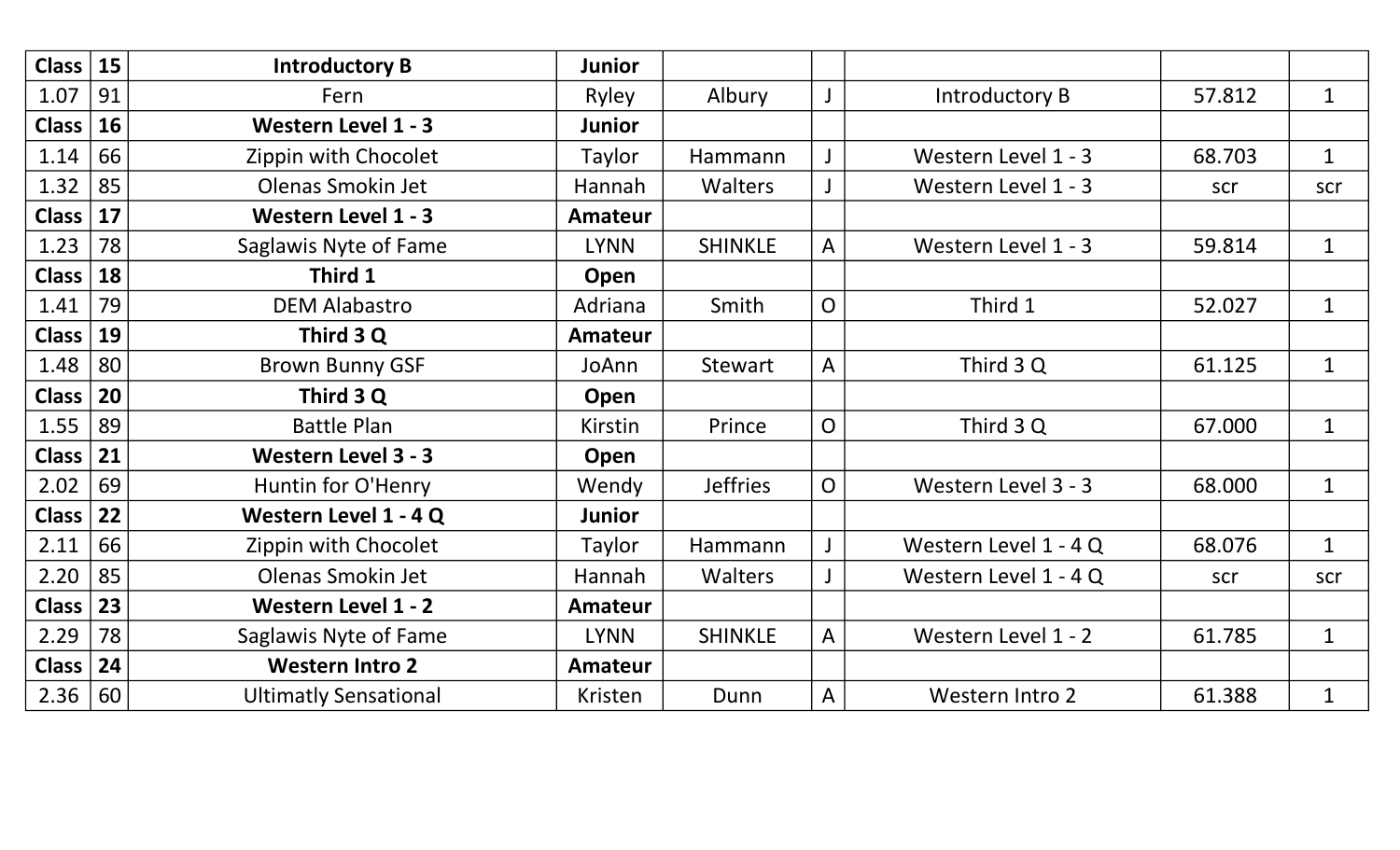| <b>Class</b> | 25 | <b>Training 3 Q</b>        | Open           |                 |                |                       |        |                |
|--------------|----|----------------------------|----------------|-----------------|----------------|-----------------------|--------|----------------|
| 2.45         | 65 | Pf Psyches Vertigo         | Amber          | Hagin           | $\overline{O}$ | Training 3 Q          | 68.620 | $\mathbf 1$    |
| 2.52         | 90 | Montreal                   | Anna           | <b>Merritt</b>  | $\overline{O}$ | <b>Training 3</b>     | 63.793 | $\overline{2}$ |
| Class        | 26 | <b>Training 3 Q</b>        | Amateur        |                 |                |                       |        |                |
| 9.55         | 84 | And A Nod                  | <b>Barbara</b> | Turner          | A              | Training 3 Q (ROT)    | 62.414 | $\overline{2}$ |
| 3.13         | 76 | <b>Brees</b>               | Lorrie         | Preston         | A              | Training 3 Q          | scr    | scr            |
| 3.20         | 74 | <b>Black Diamond Soren</b> | Carol          | Lynch           | $\mathsf{A}$   | Training 3 Q          | scr    | scr            |
| 3.34         | 64 | <b>Sheza Diversify</b>     | Hope           | Greig           | A              | Training 3 Q          | 62.586 | $\mathbf 1$    |
| Class $ 27 $ |    | <b>Training 3 Q</b>        | <b>Junior</b>  |                 |                |                       |        |                |
| 3.27         | 77 | Abbey                      | Eilish         | Rooney          |                | Training 3 Q          | 60.000 | $\mathbf 1$    |
| Class        | 28 | Western Level 3 - 4 Q      | Open           |                 |                |                       |        |                |
| 3.41         | 69 | Huntin for O'Henry         | Wendy          | <b>Jeffries</b> | $\overline{O}$ | Western Level 3 - 4 Q | 61.935 | $\mathbf 1$    |
|              |    |                            |                |                 |                |                       |        |                |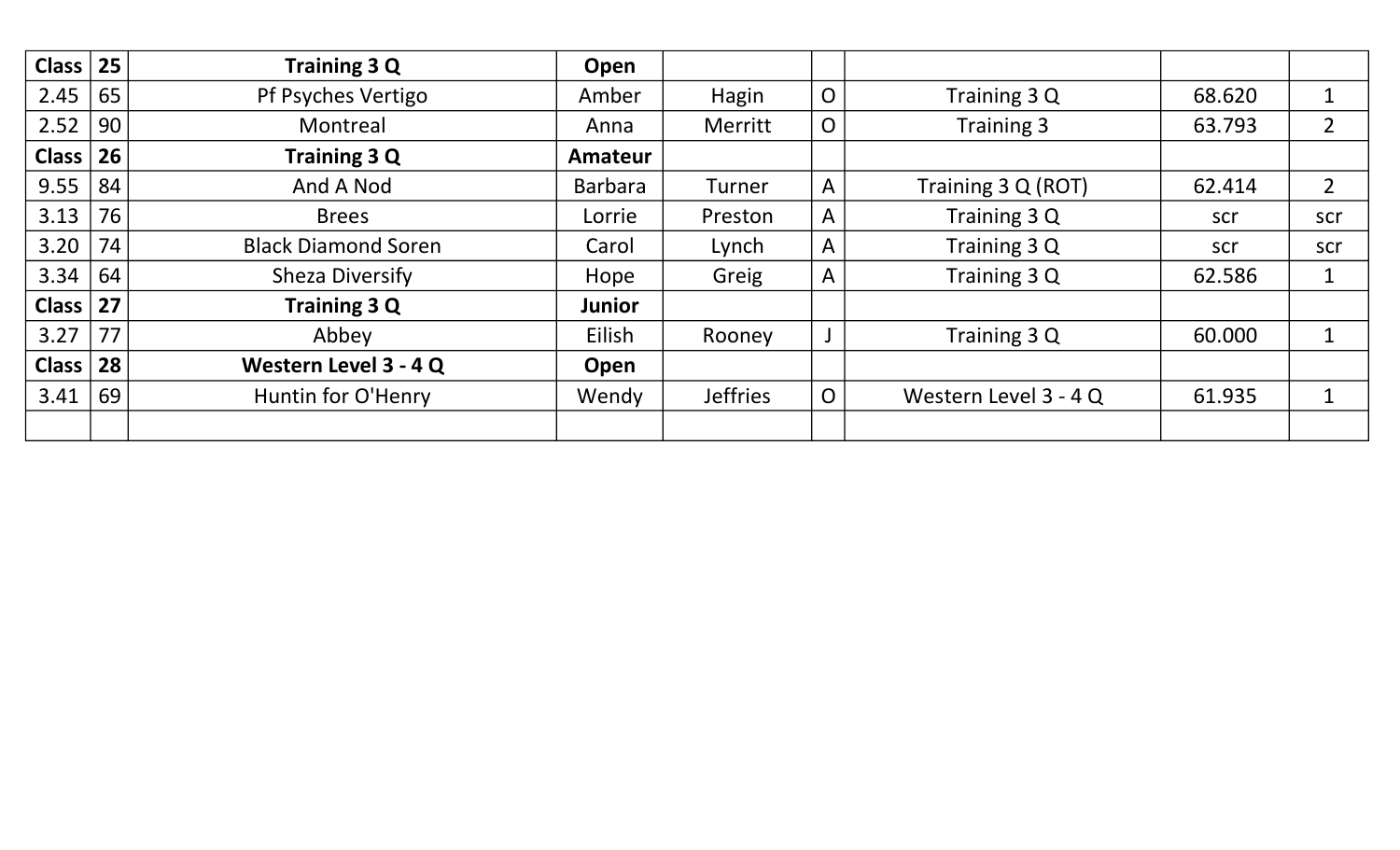| Ring 2:      |                             | <b>Judge: Leslie Zeiger (L)</b> |                |                |                |                       |            |                |
|--------------|-----------------------------|---------------------------------|----------------|----------------|----------------|-----------------------|------------|----------------|
| <b>Time</b>  | $\overline{\phantom{a}}$ No | <b>Horse</b>                    | <b>Rider F</b> | <b>Rider L</b> | As             | <b>Test</b>           | Percentage | <b>Placing</b> |
| <b>Class</b> | 29                          | <b>Training 3 Q</b>             | Open           |                |                |                       |            |                |
| 9.55         | 56                          | Fyre FO                         | Kathy          | Daly           | $\overline{O}$ | Training 3 Q          | 66.551     | $\mathbf{1}$   |
| <b>Class</b> | 30                          | First 3                         | <b>Amateur</b> |                |                |                       |            |                |
| 10.02        | 61                          | Image of Glory                  | Patricia       | <b>Estes</b>   | A              | First 3               | scr        | scr            |
| 10.09        | 72                          | Eden                            | Katie          | Kimball        | $\mathsf{A}$   | First 3               | 64.722     | $\mathbf{1}$   |
| <b>Class</b> | 31                          | <b>Training 1</b>               | <b>Amateur</b> |                |                |                       |            |                |
| 10.16        | 58                          | <b>Impending Decision</b>       | Linda          | Dennis         | A              | Training 1            | 65.576     | $\mathbf{1}$   |
| 10.23        | 62                          | <b>Little Black Dress</b>       | Mary           | Glissman-Paul  | A              | Training 1            | 64.423     | $\overline{2}$ |
| 10.30        | 76                          | <b>Brees</b>                    | Lorrie         | Preston        | A              | Training 1            | scr        | scr            |
| 10.44        | 64                          | <b>Sheza Diversify</b>          | Hope           | Greig          | $\mathsf{A}$   | Training 1            | 62.576     | $\overline{3}$ |
| 10.51        | 74                          | <b>Black Diamond Soren</b>      | Carol          | Lynch          | A              | Training 1            | 57.692     | $\overline{4}$ |
| Class $ $    | 32                          | <b>Training 1</b>               | <b>Junior</b>  |                |                |                       |            |                |
| 10.37        | 77                          | Abbey                           | Eilish         | Rooney         |                | Training 1            | 65.576     | $\mathbf{1}$   |
| <b>Class</b> | 33                          | <b>Introductory A</b>           | <b>Amateur</b> |                |                |                       |            |                |
| 10.58        | 67                          | <b>Riehle Twistn Boss</b>       | Patty          | Henderson      | A              | Introductory A        | 60.937     | 4              |
| 11.05        | 70                          | Fable                           | Nancy          | Jones          | A              | Introductory A        | 66.562     | $\mathbf{1}$   |
| 11.12        | 59                          | <b>True Blue Oscar</b>          | Elizabeth      | Dunn           | $\mathsf{A}$   | <b>Introductory A</b> | 65.625     | $\overline{2}$ |
| 11.26        | 54                          | <b>Johns Sweet Dream</b>        | Ermolene       | Cox            | $\mathsf{A}$   | <b>Introductory A</b> | 62.800     | $\overline{3}$ |
| <b>Class</b> | 34                          | <b>Introductory A</b>           | Open           |                |                |                       |            |                |
| 11.19        | 65                          | Pf Psyches Vertigo              | Amber          | Hagin          | $\overline{O}$ | Introductory A        | 67.500     | $\mathbf{1}$   |
| Class $ $    | 35                          | <b>Introductory A</b>           | <b>Junior</b>  |                |                |                       |            |                |
| 11.33 91     |                             | Fern                            | Ryley          | Albury         |                | Introductory A        | 65.000     | $\mathbf{1}$   |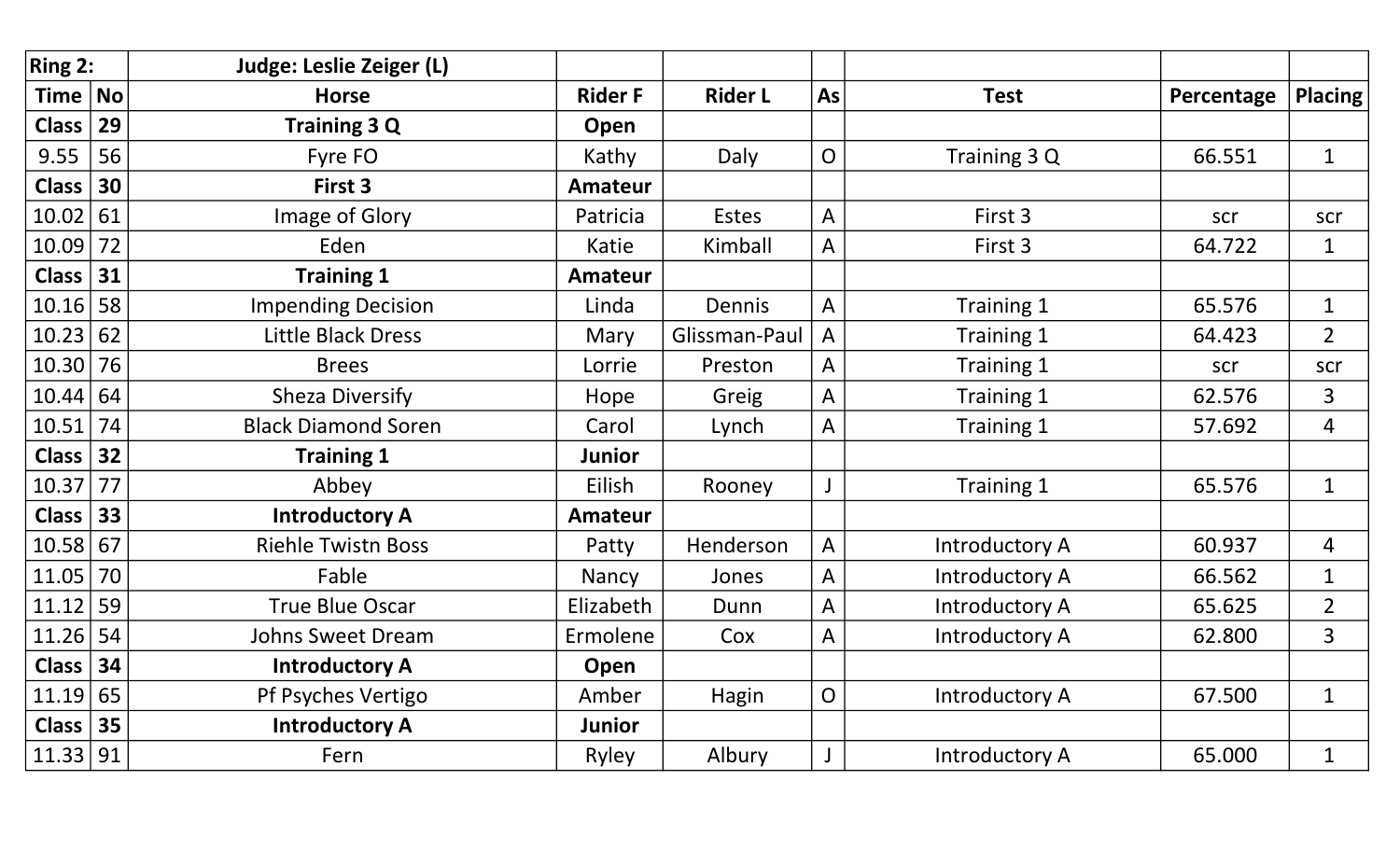| $Class \vert$     | 36 | Second 3 Q                   | <b>Amateur</b> |              |                |                        |        |              |
|-------------------|----|------------------------------|----------------|--------------|----------------|------------------------|--------|--------------|
| 11.40             | 71 | Hotse T. Blackstone          | Lisa           | Kaatz        | A              | Second 3 Q             | 64.047 | $\mathbf{1}$ |
| $Class \vert$     | 37 | Second 3 Q                   | Open           |              |                |                        |        |              |
| 11.47             | 88 | <b>NoTorius</b>              | Kathy          | Daly         | $\overline{O}$ | Second 3 Q             | 66.547 | $\mathbf 1$  |
| <b>Class</b>      | 38 | <b>Western Level 1 - 3</b>   | Open           |              |                |                        |        |              |
| 11.54 86          |    | Ms. Awesome Rodder           | <b>Hannah</b>  | Williams     | $\overline{O}$ | Western Level 1 - 3    | 74.629 | $\mathbf{1}$ |
| Class             | 39 | First 2                      | Open           |              |                |                        |        |              |
| 1.00              | 75 | Hurry up Hoss                | Laura          | Pacek        | $\overline{O}$ | First 2                | 65.285 | $\mathbf{1}$ |
| <b>Class</b>      | 40 | <b>Western Basic 1</b>       | <b>Amateur</b> |              |                |                        |        |              |
| 1.07              | 83 | Wild Night Invite            | Dawn           | Thompson     | $\mathsf{A}$   | <b>Western Basic 1</b> | 68.125 | $\mathbf{1}$ |
| <b>Class</b>      | 41 | <b>Western Basic 1</b>       | <b>Junior</b>  |              |                |                        |        |              |
| 1.16              | 68 | <b>Dolly</b>                 | <b>Mylee</b>   | Hinson       |                | <b>Western Basic 1</b> | scr    | scr          |
| 1.25              | 82 | Rooster Clarksburn           | Ava            | Thompson     |                | <b>Western Basic 1</b> | 66.250 | $\mathbf{1}$ |
| <b>Class</b>      | 42 | <b>Western Intro 1</b>       | <b>Junior</b>  |              |                |                        |        |              |
| 1.34              | 57 | Peasy                        | Mason          | <b>Davis</b> |                | Western Intro 1        | 67.954 | $\mathbf{1}$ |
| <b>Class</b>      | 43 | <b>Western Intro 1</b>       | <b>Amateur</b> |              |                |                        |        |              |
| 1.43              | 60 | <b>Ultimatly Sensational</b> | <b>Kristen</b> | Dunn         | A              | Western Intro 1        | 66.136 | $\mathbf{1}$ |
| <b>Class</b>      | 44 | First 3                      | <b>Junior</b>  |              |                |                        |        |              |
| 1.52              | 92 | Reminesce                    | Catrina        | Willison     |                | First 3                | 61.250 | $\mathbf{1}$ |
| <b>Class</b>      | 45 | <b>Training 1</b>            | Open           |              |                |                        |        |              |
| 1.59              | 65 | Pf Psyches Vertigo           | Amber          | Hagin        | $\mathsf{O}$   | Training 1             | 68.076 | $\mathbf{1}$ |
| <b>Class</b>      | 46 | Western Level 1 - 4          | Open           |              |                |                        |        |              |
| $2.06 \,   \, 86$ |    | Ms. Awesome Rodder           | Hannah         | Williams     | O              | Western Level 1 - 4    | 67.692 | $\mathbf{1}$ |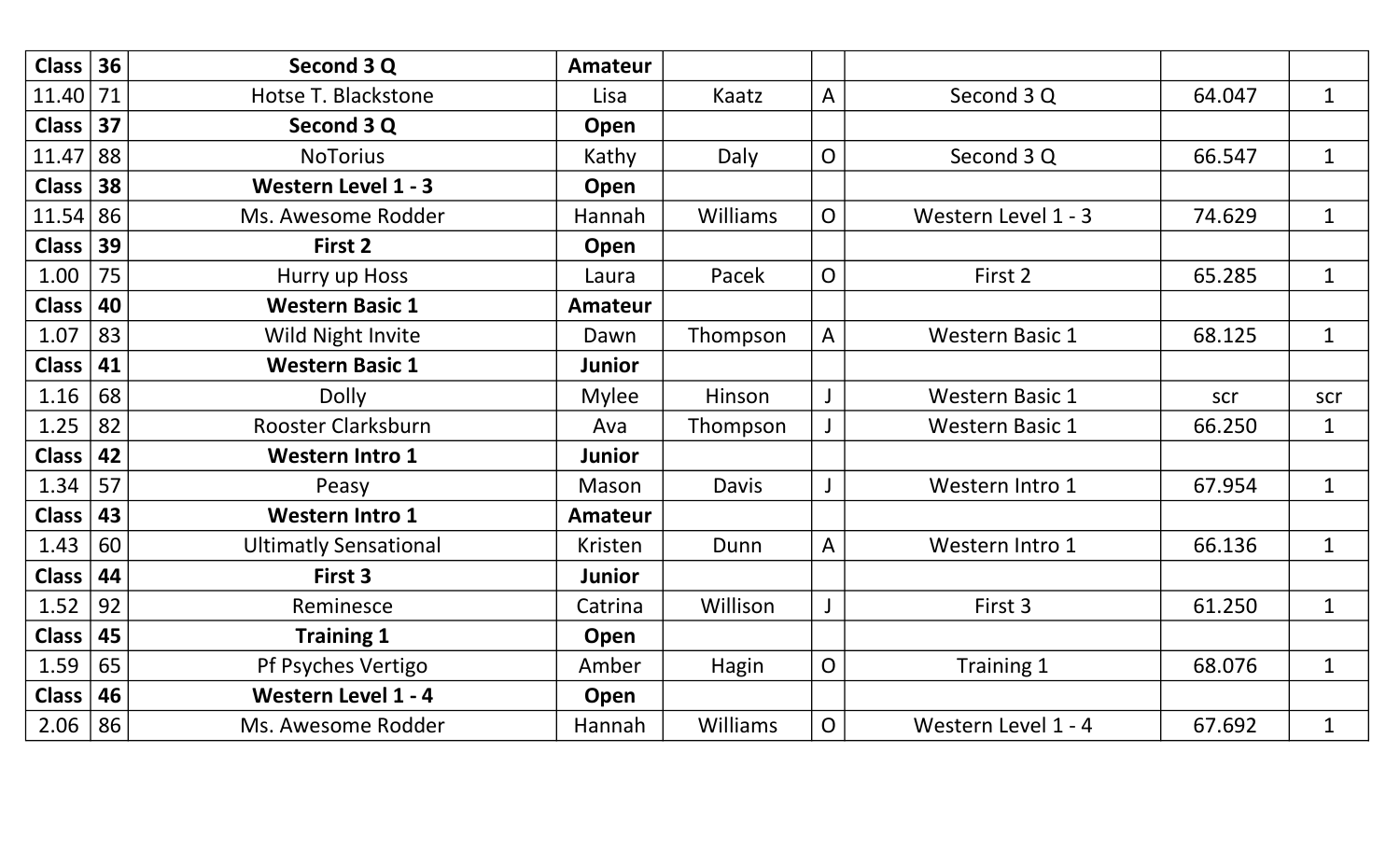| Class         | 47 | <b>Western Basic 4 Q</b>    | <b>Junior</b>  |               |              |                        |        |                |
|---------------|----|-----------------------------|----------------|---------------|--------------|------------------------|--------|----------------|
| 2.15          | 82 | Rooster Clarksburn          | Ava            | Thompson      |              | Western Basic 4 Q      | 66.200 | $\mathbf{1}$   |
| Class         | 48 | <b>Introductory C</b>       | <b>Amateur</b> |               |              |                        |        |                |
| 2.24          | 51 | <b>Bend There Done That</b> | Cindy          | Ast           | $\mathsf{A}$ | Introductory C         | 67.750 | $\mathbf{1}$   |
| 2.31          | 67 | <b>Riehle Twistn Boss</b>   | Patty          | Henderson     | A            | Introductory C         | 63.000 | 3              |
| 2.38          | 73 | Paint Your Wagon            | Mego           | Lockett       | A            | Introductory C         | 64.750 | $\overline{2}$ |
| <b>Class</b>  | 49 |                             | <b>Amateur</b> |               |              |                        |        |                |
| 2.45          | 74 | <b>Black Diamond Soren</b>  | Carol          | Lynch         | $\mathsf{A}$ | Training 2             | scr    | scr            |
| 2.52          | 64 | <b>Sheza Diversify</b>      | Hope           | Greig         | $\mathsf{A}$ | Training 2             | 67.857 | $\overline{2}$ |
| 2.59          | 52 | The Fancy Invitation        | <b>Kelly</b>   | <b>Barber</b> | $\mathsf{A}$ | <b>Training 2</b>      | 68.809 | $\mathbf{1}$   |
| <b>Class</b>  | 50 | <b>Training 2</b>           | <b>Junior</b>  |               |              |                        |        |                |
| 3.20          | 92 | Reminesce                   | Catrina        | Willison      |              | <b>Training 2</b>      | 66.896 | $\mathbf{1}$   |
| $Class \vert$ | 51 | <b>Western Intro 4 Q</b>    | <b>Junior</b>  |               |              |                        |        |                |
| 3.27          | 57 | Peasy                       | Mason          | Davis         |              | Western Intro 4 Q      | 69.523 | $\mathbf{1}$   |
| 3.36          | 55 | Briga San                   | Aaliagh        | Cutting       |              | Western Intro 4 Q      | 67.857 | 3              |
| 3.45          | 81 | Little Miss Jill            | Cate Rose      | Stroble       |              | Western Intro 4 Q      | 68.809 | $\overline{2}$ |
| <b>Class</b>  | 52 | <b>Western Basic 2</b>      | <b>Junior</b>  |               |              |                        |        |                |
| 3.54          | 68 | <b>Dolly</b>                | <b>Mylee</b>   | Hinson        |              | <b>Western Basic 2</b> | scr    | scr            |
| Class         | 53 | <b>Western Basic 2</b>      | <b>Amateur</b> |               |              |                        |        |                |
| $4.01$ 83     |    | Wild Night Invite           | Dawn           | Thompson      | A            | <b>Western Basic 2</b> | 67.826 | $\mathbf{1}$   |